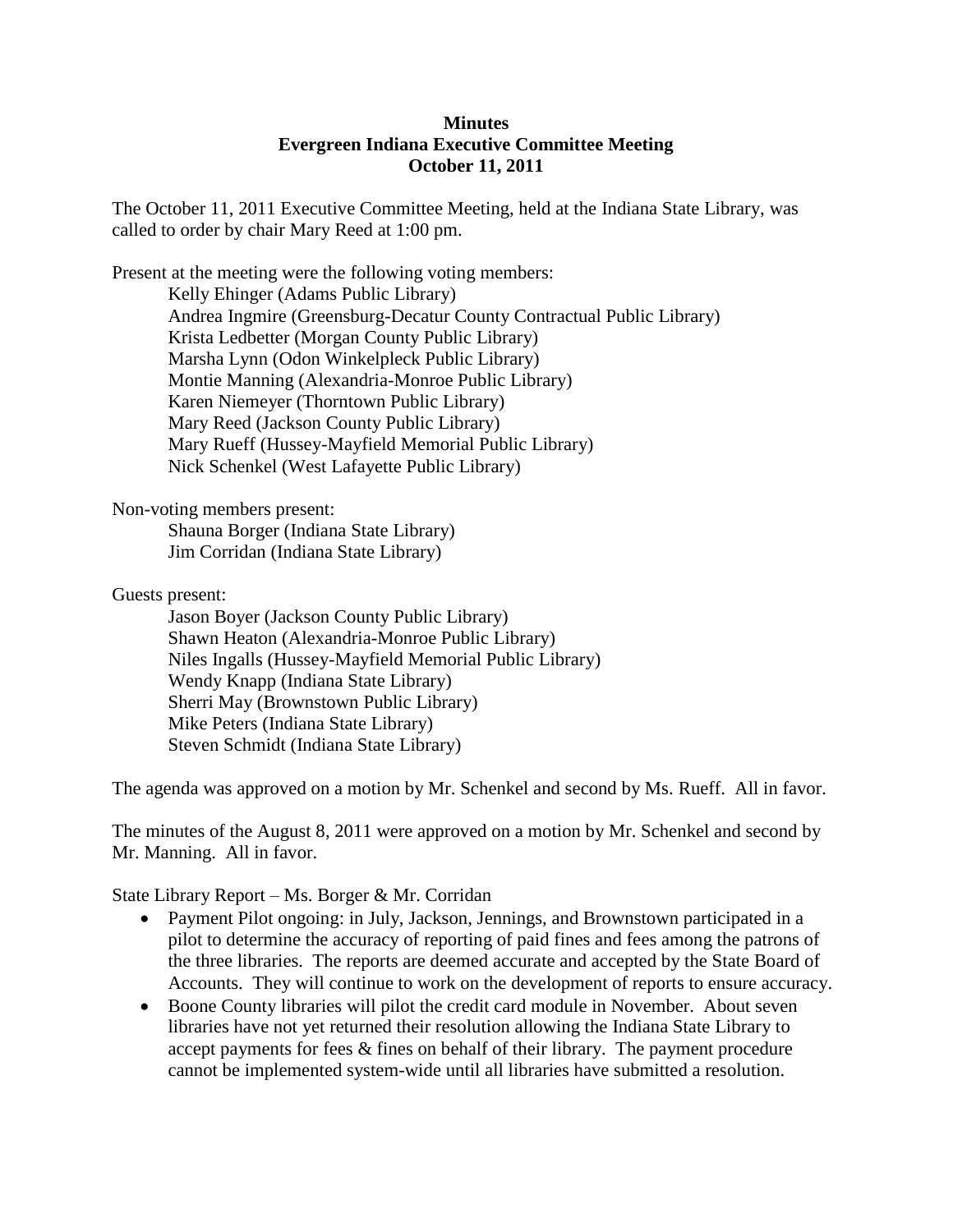- Acquisitions: a webinar was developed regarding the acquisitions module. Testing is ongoing with Baker & Taylor and Ingram. It may be a possibility to work with Amazon, but not with Midwest Tapes.
- Blue Reciprocal cards: cards will be ordered and received by the end of the year. A draft revision of the circulation policy and procedures is in the Executive Committee packets for this month's meeting.
- Unique Management: Ms. Ledbetter and Ms. Borger met with Unique regarding how they determine which libraries to bill in the event that a Unique library patron borrows materials from a non-Unique library (and the reverse situation). It was clear during the meeting that Unique did not fully understand the Evergreen consortium. This issue will be tabled until the payment system is in place.
- Z39.50: Ms. Borger indicated that five organizations were given access to Evergreen Indiana through z39.50. Mr. Peters reported that 2,297 queries have been made since September 12.

Committee Reports:

- Overdrive Committee Ms. Ehinger: The Committee met at 10:00 am on October 11 to discuss promotion of Overdrive, give a grant update and discuss several issues and policy concerns.
	- o The number of members has grown as interest increases. Ms. Borger will investigate whether we have a limit on the number of libraries participating.
	- o The grant has been completed. It was noted that the holds ratio has dropped since the items – some duplicate titles – were added.
	- o The Committee also discussed PLAC borrowers and whether we can get statistics on borrower type.
	- o In addition, Ms. Borger will, at the request of the Committee, compile policies on loaning e-readers.
	- o It was reported that some libraries have not purchased materials at all, though they have paid for their agreement. Ms. Bruder will follow up with those libraries to arrange for some training.
	- $\circ$  Promotional supplies the initial supply has been distributed. Any additional library in the consortium will need to purchase their own materials. Ms. Hougland will coordinate bulk ordering for all libraries.
	- o Circulation rules: the Committee voted to keep the limit of checkouts to 3.
- Cataloging Committee Mr. Manning:
	- o Cat1 will still be required from each library. The Committee will be developing a webinar that will be ready in January for training.
	- o Procedures manual is being updated.
- Circulation Committee Mr. Heaton:
	- o Renewal of patron cards by other libraries it is the recommendation of the Circulation Committee that resident patron accounts can be renewed at another Evergreen Indiana library.
	- o Purging records: the Committee recommends a manual deletion of patron records by the local administrator.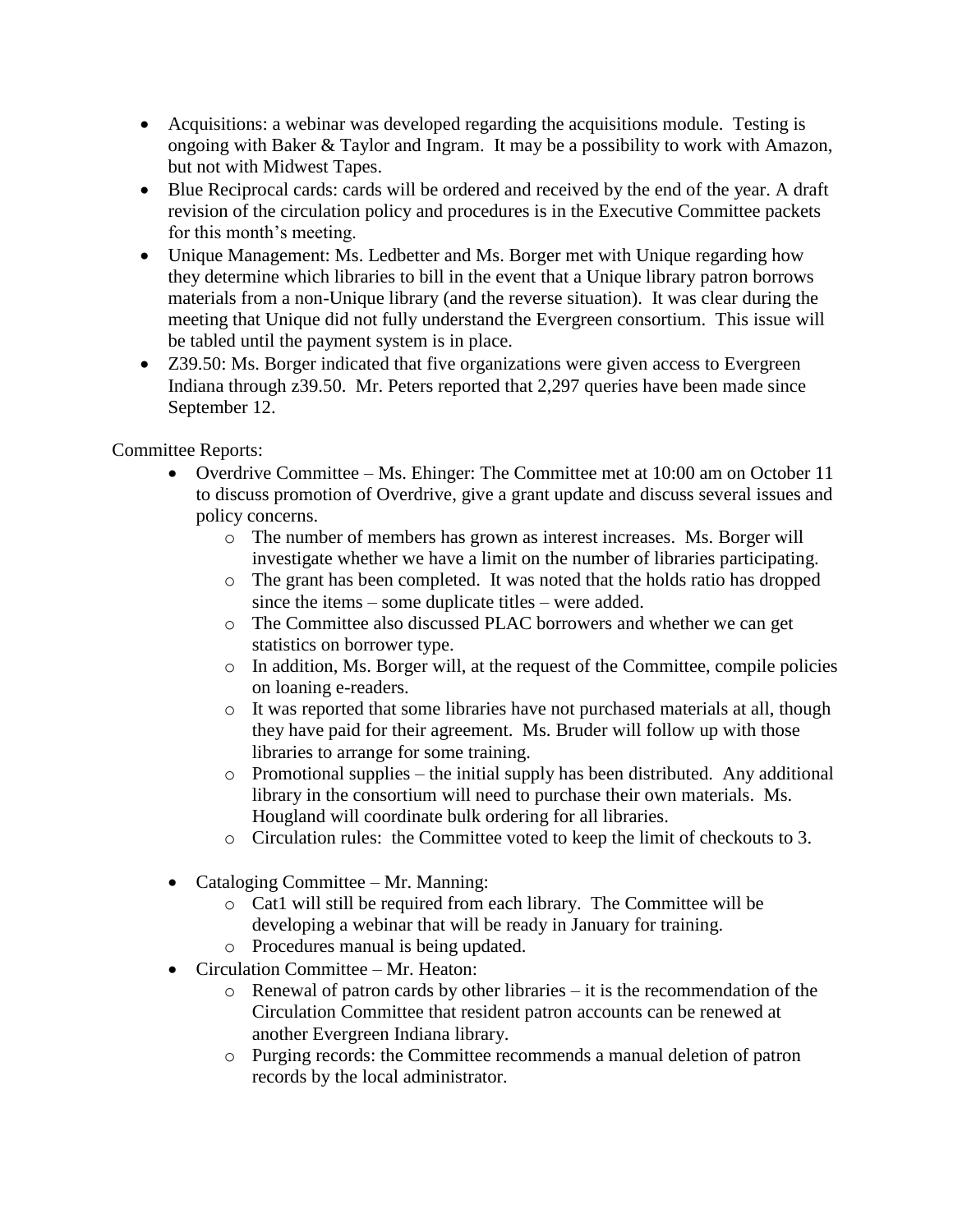- o Claims returned items were discussed. Procedures have been expanded to emphasize that the only library who can mark an item claims returned is the owning library.
- o Staff members with the highest level of permissions have the ability to exclude a patron from being considered for reporting to a third party collection service.
- $\bullet$  IT / Technology Committee Mr. Peters:
	- o Upgrade to 2.1: the 2.1 test server is testing now. The upgrade will be scheduled December 9-11.
	- o Staff clients will automatically upgrade.
	- o Some enhancements: custom hot keys; toolbars for cataloging; patron registration – setting of suggested fields; spell check will not be case sensitive; holds may be placed on specific volumes or parts; a patron may be exempted from collections; due dates can be modified when placing a hold on an item out; the grace period around holidays will work; and the printer code is updated.
	- o Mr. Peters demonstrated reports on the payment collection pilot.
- Conference Planning Ms. Borger: The budget for the 2012 international conference was approved by the governance committee. The program committee sent out a survey on program interests. The results have been compiled and studied by the committee. The names of the program tracks will be tied to the Indy 500; for example, the Spectator Track will include programs for people who are not currently using an Evergreen system and want more information. A facebook page has been added as well as a twitter account.

New Business:

 Election of New Officers: The Nominating Committee presented the following slate of candidates:

Chair Elect: Krista Ledbetter

Secretary: Mary Rueff

On the motion by Ms. Ehinger and second by Ms. Niemeyer, the nominations were closed. On a motion by Mr. Schenkel and second by Ms. Ehinger, the slate was accepted as presented. All in favor.

 Bylaws: The proposed change in the bylaws regards the change of date for the annual meeting to be "spring" instead of in May.

On a motion by Mr. Manning and a second by Ms. Ingmire, the proposed change in the bylaws shall be sent for ballot vote to all Evergreen Indiana members. All in favor. Ballots must be returned by November 15, 2011.

- Circulation Policy and Procedure additions:
	- o Table of Contents
	- o List of definitions
	- o Reciprocal borrowers, students and computer users should receive a blue Evergreen Indiana library card.
	- o Staff members with the highest level of permissions have the ability to exclude a patron from being considered for reporting to a third party collection service.